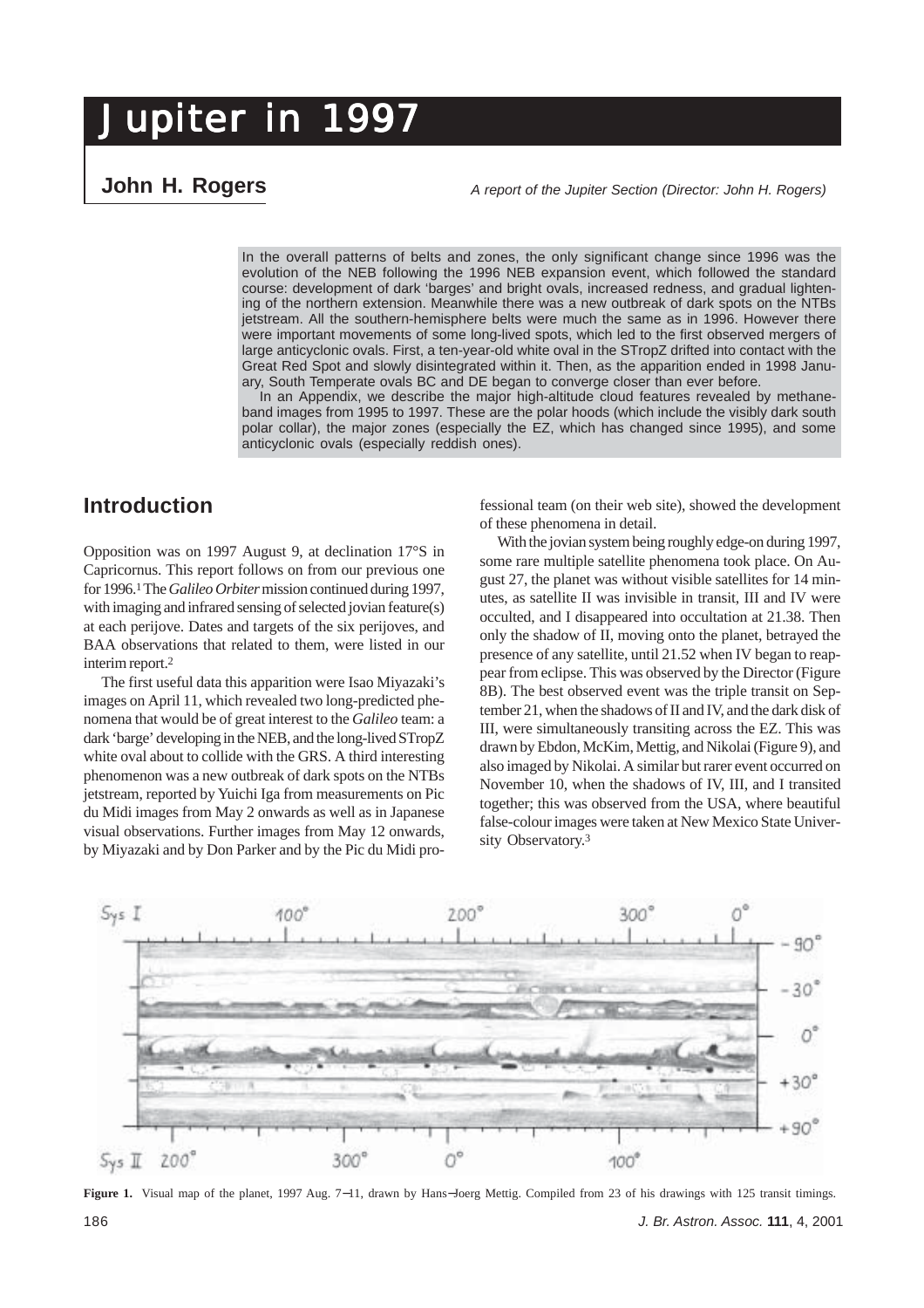

**Figure 2.** Map of the planet, 1997 July 11−14, from images by Isao Miyazaki, mapped as a photomosaic by Hans−Joerg Mettig, using a program specially written by Grischa Hahn. Longitude scales are for System I above and System II below. The black spot in EZ is a satellite shadow.



**Figure 3** *(left)***.** Map made as a composite of images on 1997 July 7 (Akutsu). Colour is well represented; note orange-brown NEB and chaotic blue projections on its S edge.

**Figure 4** *(below left)***.** Image from the Hubble Space Telescope, 1997 May 4, CM2 ~45. In the south this includes: the GRS; STropZ white oval (WO) approaching its p. edge; and oval BC. In the north it includes: NEBn 'portholes' nos. 2 and 3 (P2, P3), and the big barge no.4 (B4), though this is not well shown (see text); two reddish clouds in NTZ (RC1, RC2; see text); and a NTBs jetstream spot (JS). The N. Temperate Disturbance is on the f. side. Compare with Figure 3A in ref.2.



**Figure 5** *(below)***.** Enhanced-contrast image, 1997 Aug.5, 05.58 UT, CM1 213, CM2 58 (Parker). This shows the spectacle of the STB white ovals (BC, DE, FA, from left to right), passing the GRS. It also shows the two light orange ovals in N. Polar region, no.11 (orange, cyclonic) p. CM, no.9 (former Little Red Spot but now paler, anticyclonic) just f. CM.



*J. Br. Astron. Assoc.* **111**, 4, 2001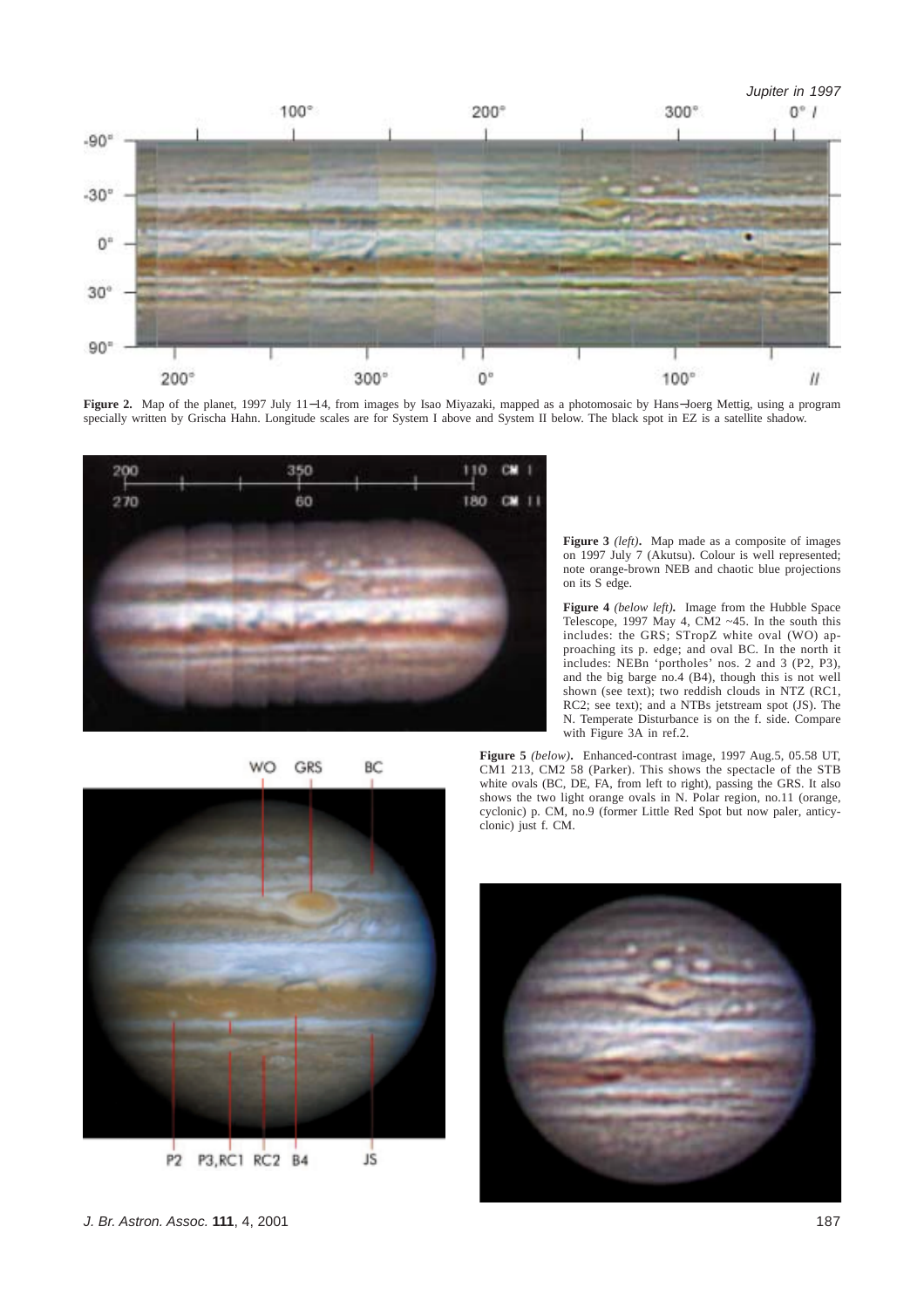# *Jupiter in 1997* **Observations**

The contributors are listed in Table 1. Foremost was Isao Miyazaki (Japan) who sent approximately 400 CCD images, usually in triptychs comprising a white-light image, a colour image, and a methane image. Don Parker (Florida) also sent many superb images, and other sets of excellent images came from Tomio Akutsu (Japan) and Jean Dijon (France). We have also measured some professional images from the Pic du Midi observatory,<sup>4</sup> at the start of the apparition and to fill some gaps.

The most prolific visual observer was Hans−Joerg Mettig (Germany), who made 120 drawings and about 650 transits. He also sent his own charts, plotted using the JUPOS computer system written by Grischa Hahn and himself.<sup>5</sup> These charts tracked most of the spots listed in our tables, and Mettig's

#### **Table 1. Observers of Jupiter, 1997**

| Visual observers                 |                                                   |                    |
|----------------------------------|---------------------------------------------------|--------------------|
| M. Adachi                        | Otsu, Japan                                       | 310mm refl.        |
| M. Bosselaers                    | Berchem, Belgium                                  | $255$ mm refl.;    |
|                                  | Bredasdorp, S. Africa                             | 130mm Kutter       |
|                                  |                                                   | 3-mirror           |
| J. Chapple                       | Bristol                                           | 250mm SCT          |
| E. Colombo                       | Milano, Italy                                     | 152mm refl.        |
| W. Cuppens                       | Gruitrode, Belgium                                | 355mm refl.        |
| P. Devadas                       | Madras, India                                     | $355$ mm refl.     |
| T. Dobbins                       |                                                   | 346mm refl.        |
| C. Ebdon                         | Coshocton, Ohio, USA<br>London                    | 250mm refl.        |
| D. Fisher                        |                                                   | 215mm refl.        |
|                                  | Sittingbourne, Kent                               |                    |
| M. Foulkes                       | Hatfield, Herts.                                  | 203mm SCT &        |
|                                  |                                                   | 254mm refl.        |
| D. Graham                        | Coshocton, Ohio, USA                              | 355mm refl.        |
| H. Gross                         | Hagen, Germany                                    | 250mm refl.        |
| A. Heath                         | Long Eaton, Notts.                                | 200mm SCT          |
| D. Lehman                        | Fresno, Ca., USA                                  | 250mm refl.        |
| L. Macdonald                     | Newbury, Berks.                                   | 222mm refl.        |
| R. McKim                         | Oundle, Northants.                                | 216mm refl.        |
| H-J. Mettig                      | Radebeul, Dresden, Germany 150mm coudé OG         |                    |
| D. Niechoy                       | Göttingen, Germany                                | 200mm refl.        |
| A. Nikolai                       | Berlin, Germany                                   | 130mm OG &         |
|                                  |                                                   | 150mm OG           |
| J. Olivarez                      | Oakland, Ca., USA                                 | 200mm refl. etc.   |
| J. Rogers                        | Linton, Cambs.                                    | 250mm refl.        |
| R. Schmude                       | Barnesville, Ga., USA                             | 510mm refl.        |
| J. Stellas                       | Athens, Greece                                    | $102 \text{mm}$ OG |
| D. Storey                        | Carterton, Oxon.                                  | 250mm refl.        |
| R. Stoyan                        | Erlangen, Germany                                 | 356mm refl. etc.   |
| R. Tatum                         | Richmond, Va., USA                                | 250mm refl.        |
| G. Teichert                      | Hattstatt, France                                 | 280mm SCT          |
| D. Ward                          | Portland, Vict., Australia                        | 150mm refl.        |
| S. Whitby                        | Hopewell, Va., USA                                | 152mm refl.        |
| CCD images, mostly via internet: |                                                   |                    |
| T. Akutsu                        | Nasu-gun, Japan                                   | 320mm refl.        |
| <b>B.</b> Colville               | Maple Ridge, Ont., Canada                         | 250mm SCT          |
| J. Dijon                         | Sillans, France                                   | 200-500mm refl.    |
|                                  | Champagnier, France                               | 520mm refl.        |
| M. Gavin                         | Worcester Park, Surrey                            | 300mm refl.        |
| J. Manteca &                     | Gualba, Barcelona, Spain                          | 200mm &            |
| A. Sanchez Caso                  |                                                   | 250mm refl.        |
| I. Miyazaki                      | Okinawa, Japan                                    | 400mm refl.        |
| D. Parker                        | Coral Gables, Florida, USA                        | 410mm refl.        |
| T. Platt                         | Binfield, Berks.                                  | 318mm Quad-        |
|                                  |                                                   | Schief-spiegler    |
| T. Richards                      | Eltham, Vict., Australia                          | 180mm OG           |
|                                  |                                                   |                    |
|                                  | Summaries of other national reports forwarded by: |                    |
| M. Bosselaers & W. Cuppens       | Belgium                                           |                    |
| Y. Iga                           | Japan                                             |                    |
| W. Wacker                        | USA                                               |                    |

whole-planet map is presented as Figure 1. Other visual observers deserving special mention were Makoto Adachi (Japan), who sent 104 drawings including many of excellent quality, and David Lehman (California) who sent many drawings and transits, tracking many spots in precise agreement with image measurements.

In addition to the individual observers, several recorders from different countries sent compilations of data and analyses including charts. Yuichi Iga (Japan) reported and analysed the NTBs jetstream outbreak, from Pic du Midi images and Japanese observations.6 Dr Wynn Wacker (USA) emailed selected ALPO images and drawings showing the North Polar region's 'dark mottling'.7 Dr Tom Richards and Barry Adcock (Australia) sent observations by members of the Astronomical Society of Victoria, and a paper analysing them, which included many images and strip-map drawings by Richards, and drawings by Don Ward.8 Mark Bosselaers and Wim Cuppens sent visual data and charts from Belgian observers in the VvS. An interim report has also been published by American observers.10

In the past we have plotted all reliable longitude measurements on common charts, but with the recent increase in high-quality CCD imaging, this is no longer necessary nor time-efficient. This report is mainly compiled from the best CCD image data, unless otherwise stated. However visual data were also plotted for some regions, and the charts sent by recorders from other countries were used to confirm and extend the results from images. Visual data will still be invaluable when there are rapid changes to be recorded, or when CCD images are not available.

Preliminary assessment of longitudes for the GRS suggests that our drift rates derived from images are overestimated by about  $+0.3^{\circ}/$ month during oppositions, due to the phase effect. This is half of the phase effect found in earlier reports using photographs or transits.

Intensities and colours of belts and zones, according to visual estimates, are listed in Table 2. Zenographic latitudes of belts are in Table 3; latitudes of spots are included in Table 9.

Longitudes are given, as usual, in Systems I and II (L1, L2, formerly  $\lambda_1, \lambda_2$ ), and drift rates in degrees per 30 days (DL1, DL2, formerly  $\Delta \lambda_1, \Delta \lambda_2$ ).

# **South Polar and Temperate Regions**

#### *South Polar Region*

As in 1995 and 1996, contrast-enhanced CCD images showed a bright South Polar Hood (SPH) bordered by a very dark, broad 'collar' all around the pole (SPB; 63−69°S). However these features were much enhanced by the image processing. They are discussed in the Appendix.

There was a bright reddish spot at 60°S, with irregular motion, slowly retrograding then slowly prograding at up to −16°/mth. In its latitude and motion it was very similar to several other white or yellow spots imaged in the past [p.83 of ref.11], including one in  $1996<sup>1</sup>$  which could be the same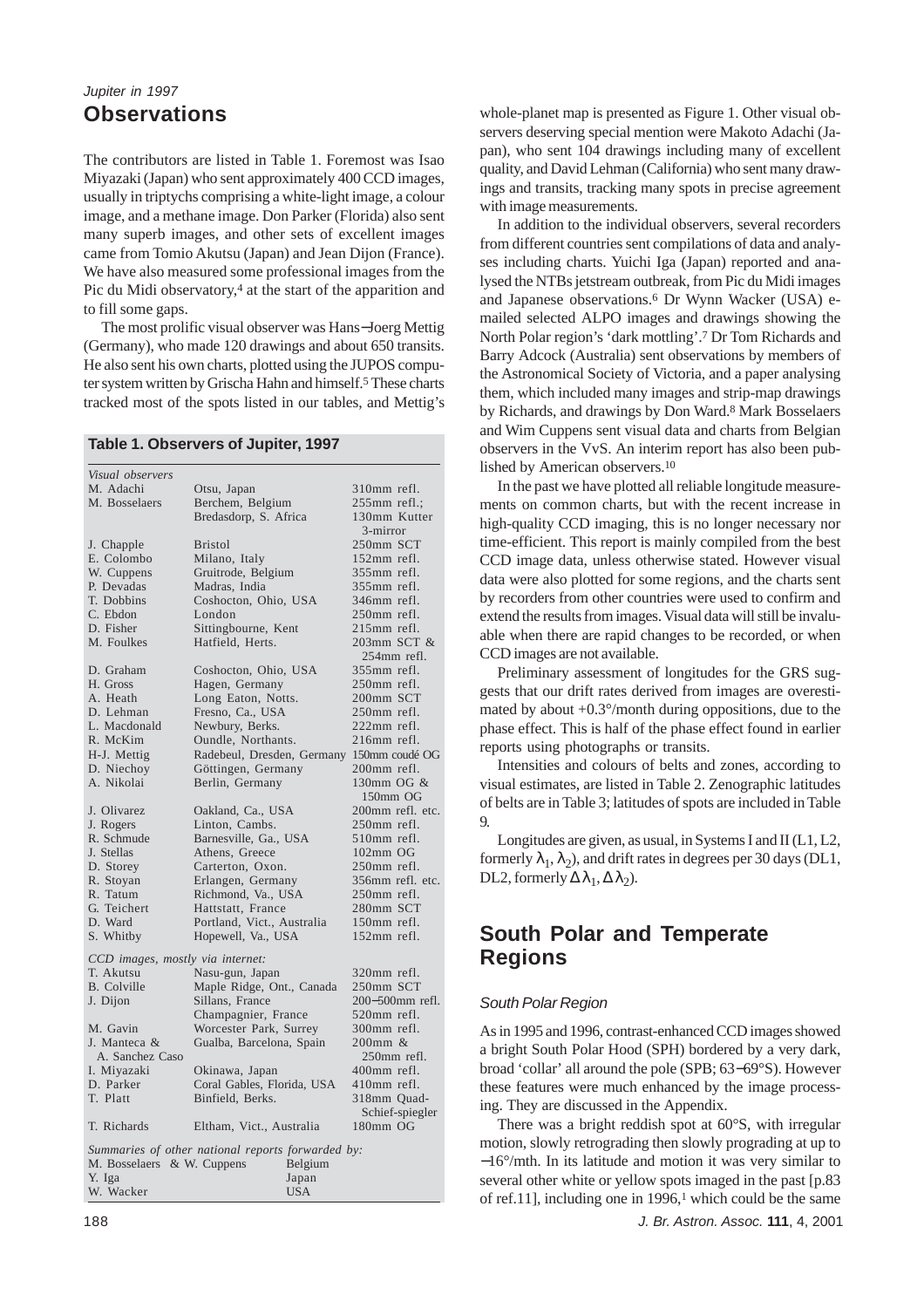## **Table 2. Intensities and colours, 1997 (visual estimates)**

|             |     | Colombo       | Devadas           | Foulkes                              | McKim                    | Rogers            |                 |                 | $Heath$ $(B-V)$       |
|-------------|-----|---------------|-------------------|--------------------------------------|--------------------------|-------------------|-----------------|-----------------|-----------------------|
|             |     | $Aug-Oct$     | $June-Oct$        | $Aug-Nov$                            | $Sep-Nov$                | $Aug-Sep$         |                 | $Sep-Oct$       |                       |
| $N=$        | 8   |               | $1-6$             |                                      | 6                        | $\mathfrak{F}$    |                 | 10 <sup>°</sup> |                       |
| <b>SPR</b>  | 3.5 | grey          | Brownish grey     | Grey                                 | 3.3                      |                   | $2.6$ grey      | 3.0             | $1.1$ , $1.7$ greyish |
| $SSTB*$     | 3.5 | grey          |                   | Warm grey or g-b.                    | 4.2                      | 3.0               |                 |                 |                       |
| <b>STZ</b>  | 2.6 | grey or yelh. | $\qquad \qquad -$ | Light grey                           | $\overline{\phantom{0}}$ | $\qquad \qquad -$ |                 |                 |                       |
| $STB*$      | 3.3 | grey or brown | (Neutral)         | Grey or g-b.                         | 4.4                      |                   | $4.0$ grey      | 4.0             | $0.8, 1.2$ grey       |
| STropZ      | 1.6 | yelh.         |                   | Yelh-w. or w.                        | 0.5                      |                   | $0.3$ off-white | 1.0             | 1.8, 2.6 yelh.        |
| <b>GRS</b>  | 3.0 | rosy          | $\qquad \qquad -$ | Grey                                 | $\qquad \qquad -$        | 1.8               | pinkish grey    | 3.0             | $1.8, 3.0$ pinkish    |
| SEB(S&N)    | 5.0 | brown         | Yel-brown         | Warm brown or g-b.                   | 4.8                      | 5.7               | dark grey       | 5.0             | $1.0, 2.1$ fawn       |
| EZ          | 1.0 | yellow        | Bluish-white      | Yelh-w. or w.                        | 0.7                      | 0.1               | white           | 0.5             | $1.1, 2.0$ off-white  |
|             |     |               | (NEBs/festoons:   | $(Festoons/EB)$ :                    | $(EB)$ :                 | $(EZ(N))$ :       |                 |                 |                       |
|             |     |               | Bluish)           | Grey)                                | 2.5)                     | 0.7               | off-white)      |                 |                       |
| <b>NEB</b>  | 5.1 | brown         |                   | Reddish; deep red Cold brown or g-b. | 5.0                      | 5.9               | reddish-brown   | 5.0             | 1.3, 2.6 brown        |
|             |     |               | (NEBn)            |                                      |                          |                   |                 |                 |                       |
| NTropZ      | 1.9 | yelh.         |                   | Dull yel. or dull w.                 | 1.1                      |                   | $1.1$ yelh.     | 2.3             | $1.1$ , $1.7$ greyish |
| <b>NTB</b>  | 5.0 | brown         | Reddish           | Light grey (early),                  | 3.8                      |                   | $4.4$ grey      | 3.2             | $0.7, 1.1$ grey       |
|             |     |               |                   | darker brown (late)                  |                          |                   |                 |                 |                       |
| <b>NTZ</b>  | 1.7 | yelh.         |                   | Light grey                           | 1.1                      |                   | 0.8 off-white   | 2.3             | $1.0$ , $1.9$ greyish |
| <b>NNTB</b> | 3.5 | grey          | Reddish           | Dark grey                            | 3.6                      |                   | 4.2 grey        |                 |                       |
| <b>NPR</b>  | 3.5 | grey          | Grey              | Grey or pink                         | 3.2                      |                   | $3.0$ grey      | 3.0             | $1.0$ , $1.7$ greyish |

w., white; yel., yellow; yelh., yellowish; g-b., greyish-brown. \*Not prominent at all longitudes.

N, number of observations. Number for SSTB, STB and GRS was smaller.

Heath's 'B−V' column is the difference between his estimates in red (W25) and blue (W44a, W47) filters.

spot if it underwent another fast spurt during solar conjunction (Table 4).

#### *South South Temperate Region*

The general impression of the southern hemisphere was much as in 1996. There were several narrow dark belts in the S.S. Temperate region (Table 3), and seven of the tiny long-lived anticyclonic white ovals at 41°S (Table 4).

#### *South Temperate Region*

As in 1996, the STB was substantial on one side of the planet (from the cluster of ovals, to a f. end or 'step-up'), but weak on the other side.

Long-lived ovals BC, DE, FA formed a tight cluster, and were passing the GRS during 1997 (Figures 1−9). They were closer together than last year, and most of the ovals that were between them had disappeared. However there was still a cyclonic spot between DE and FA, wandering slightly in relative longitude; it was vivid red and so it may well be the 'morphing spot' that had been notable for several years. By October 5 it had become a very small red spot in contact with oval DE (Figure 7A). It then backed off from oval DE, as imaged on Oct.12, but was a mere fragment when last imaged on Oct.17 and 19.

The most important event did not begin until the last months of the apparition, and was not recognised until after solar conjunction, when the Pic du Midi Observatory reported that ovals BC and DE had merged. During 1997, ovals BC and DE had maintained almost steady drift of −12°/ month, their centres 17−18° apart, until late October when they had just passed the GRS. Then BC decelerated and DE accelerated, bringing them only 11° apart in December (Parker, Dec.11; Miyazaki, Dec.28; Figure xC). In 1998 January both ovals were smoothly accelerating but continuing to converge (10° apart; Pic du Midi, Jan.7 and 17).4 After solar conjunction, from 1998 March 27 onwards, there was only a single white oval moving at about −16°/month, to be described in our next report.

Another interesting new spot appeared in 1997 October: a very small dark bluish spot on the STBs. It emerged from a region of STBs that was slightly darker on September 10 (alongside a brighter patch of STZ) and comprised a faint bluish-grey smudge on Sep.20. It was first imaged as a spot, very small and faint, at  $L2 = 318$  on October 4; it was slightly more conspicuous on Oct.12, and notably dark on Oct.18, prograding with typical STC drift. This became an exceedingly dark and compact spot that attracted attention in the 1998 apparition.

# **South Tropical Region**

## *South Tropical Zone and Great Red Spot*

An important and unprecedented collision occurred between the Great Red Spot and a long-lived white oval in the STropZ.

#### **Table 3. Latitudes of belts, 1997.**

| $SPBs*$          | $-69.2$ |                  |         |
|------------------|---------|------------------|---------|
| SPBn             | $-62.8$ |                  |         |
| Narrow belts:    |         |                  |         |
| $S^4$ TB         | $-55.3$ |                  |         |
| (anon.)          | $-49.4$ |                  |         |
| $S^3TR$          | $-44.2$ | <b>NNTBn</b>     | $+36.7$ |
| <b>SSTB</b>      | $-38.3$ | <b>NNTBs</b>     | $+33.4$ |
| $STB$ (p. $BC$ ) | $-29.0$ | NTBn             | $+28.3$ |
| STBn (f. GRS)    | $-27.6$ | NT <sub>Bs</sub> | $+25.1$ |
| <b>SEBs</b>      | $-22.5$ | NEBn             | $+21.4$ |
| SEB(S)           | $-20.5$ | NEB(N)           | $+20.5$ |
| SEB(C)           | $-13.7$ | NEB(C)           | $+15.5$ |
| SEB(N)           | $-8.8$  | NEB(S)           | $+9.8$  |
| SEBn             | $-7.8$  | <b>NEBs</b>      | $+8.2$  |
| <b>EBs</b>       | $-4.4$  |                  |         |

Zenographic latitudes were measured by the Director from four images by Miyazaki, 1997 July to September.

\*SPBs, S. edge of S. Polar Belt or 'collar', = N. edge of S. Polar Hood. In methane images, N. edge of S. Polar Hood was at −61.6.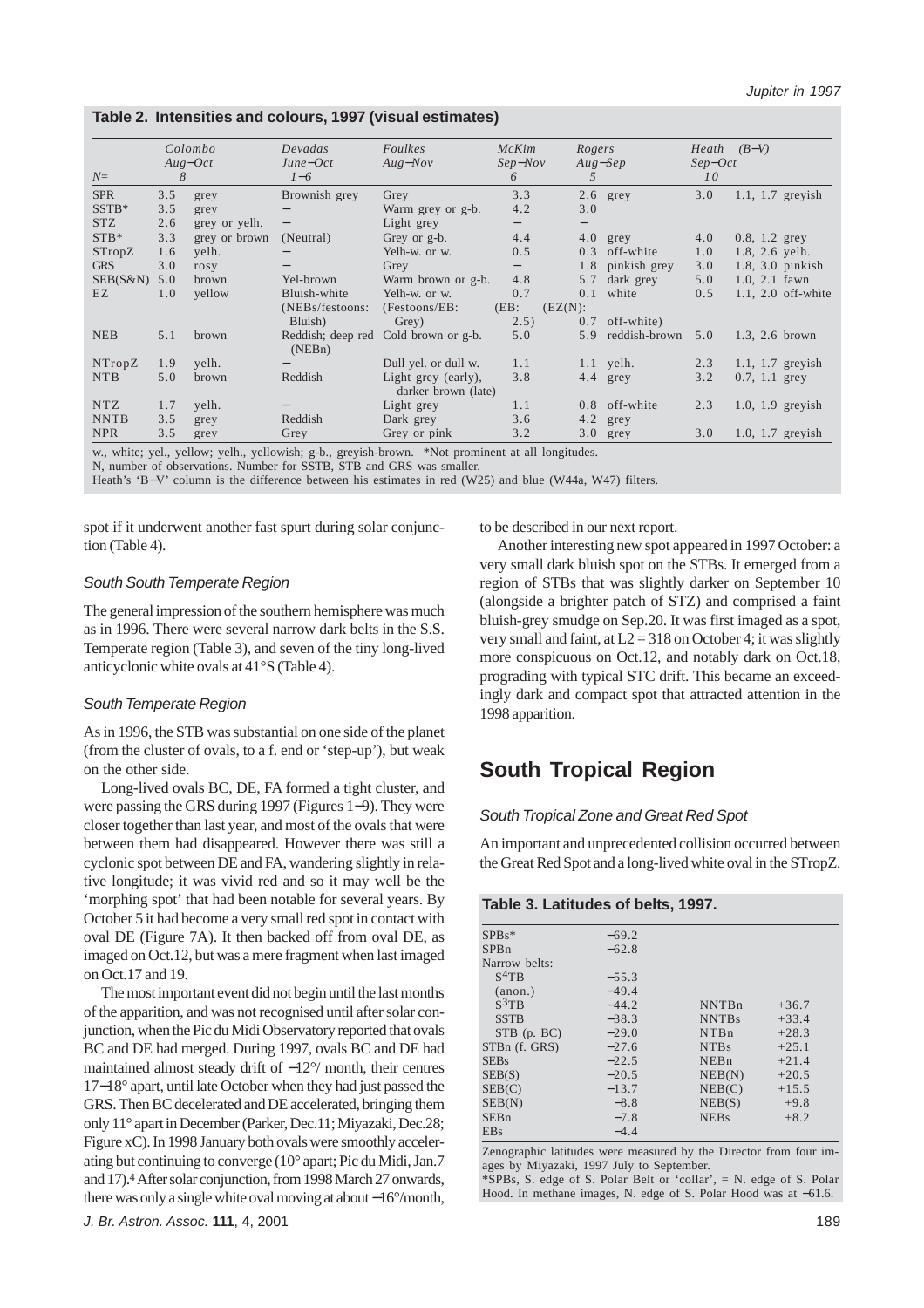

**Figure 6.** Some late images by Miyazaki, showing the gradual clearing of the yellow-ochre expanded northern NEB, but residual colour contrast with bluish-white NTropZ.

**(A,** *top***)** Sep.2, 14.54 UT, CM1 284, CM2 273. Shows the NEB triplet of two intense barges with a porthole; also a NTBs jetstream spot, and the NTB rift on the p. side. (A second, transient, NTB rift is on the CM). Also shows the SPR bright spot.

**(B,** *centre***)** Nov.12, 11.17 UT, CM1 197.5, CM2 5.5. **(C,** *bottom***)** Dec.28, 09.14 UT, CM1 176, CM2 354.

**(B)** and **(C)** both include NEB barges and porthole, including the long barge no.4 still persisting. They also show ovals BC and DE (on f. side), which have suddenly moved closer on Dec.28.

# BC<sub></sub> FA DF M July 29 05h (P)



**July 29.** 15h (M)







Figure 7. The GRS after it consumed the STropZ white oval, with the S. Temperate white ovals passing it.

**(A,** *above***)** Details from images by Parker (P) and Miyazaki (M), July 29−Oct.12. This follows on from the earlier series of images in the interim report [ref. 2]. In the GRS, a dark bluish patch or streak is always present, and it shows anticlockwise motion over one rotation on July 29, trailing behind a light spot (see text). The S. Temperate ovals include anticyclonic white ovals BC, DE, FA, and also the red, cyclonic 'Morphing Spot' between them. The Morphing Spot approached to contact the f. edge of oval DE by Oct.5, then recoiled on Oct.12. (The alignment of colours in the Oct.12 image is inexact.)

**(B,** *opposite page***)** Image of the GRS from *Galileo* at the C9 encounter; 1997 June 26, 01.34 UT. South is up (sic). The GRS appears distorted as it was near the p.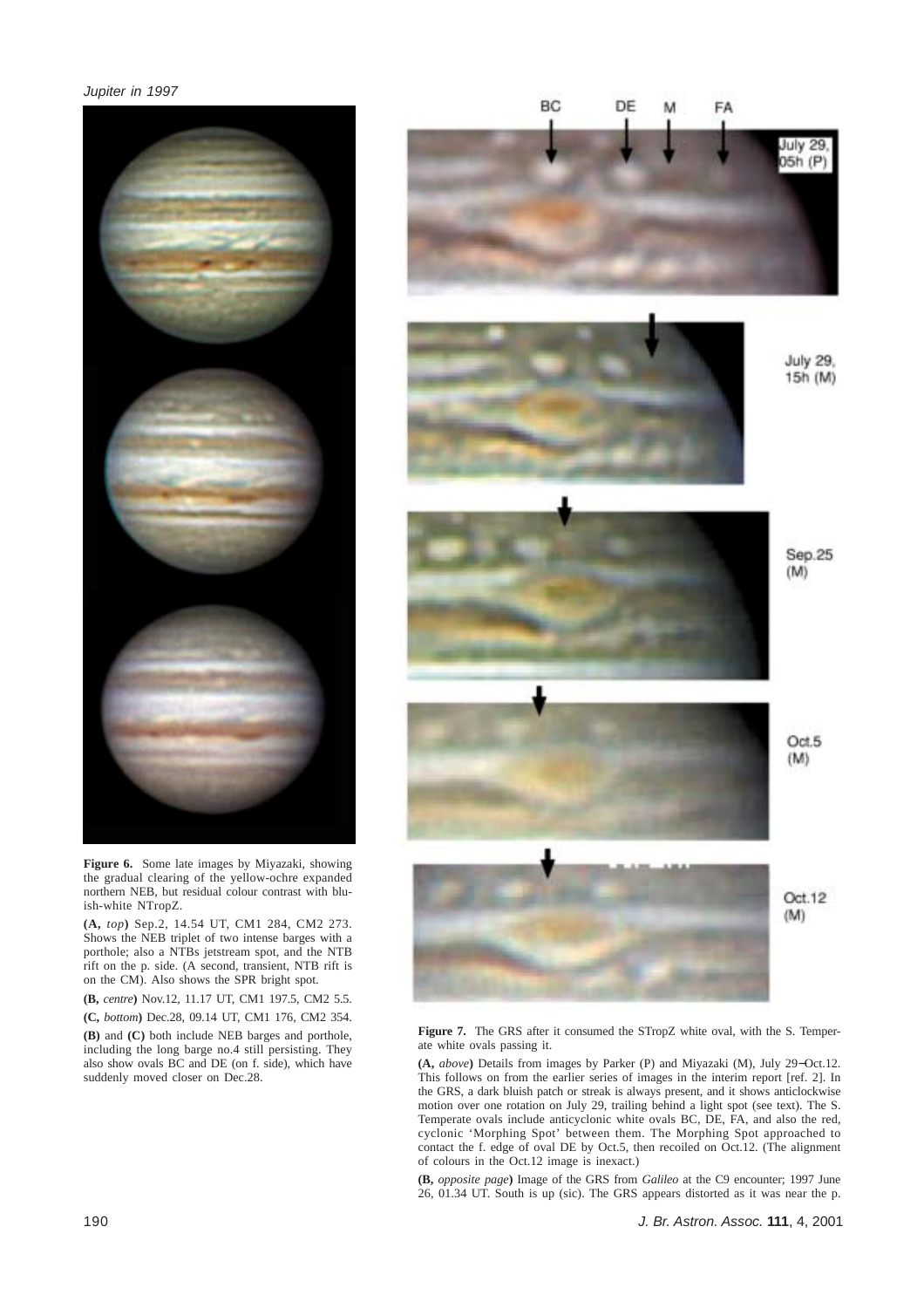The event was predicted in our 1996 reports, detected by Miyazaki in 1997 May,2 and imaged by *Galileo* in June following a last-minute revision of the targetting of the GRS region (Figure 7B). This was important for understanding the atmosphere as it was the first time two such large anticyclonic ovals had been seen to collide on Jupiter. Would the white oval rebound, dissipate, or merge, on its encounter with the GRS? In the event it merged, but over about 2 months, not one week as some models predicted.

This conspicuous STropZ white oval had been tracked since 1987. (For its history to 1992, see pp.197−198 of ref.11, and ref.13.) When the SEB whitened before the SEB Revivals in 1990 and again in 1993, the white oval turned into a little red spot. After the 1993 SEB Revival, the spot reverted to a white oval, which was conspicuous and stationary near the longitude of impact site G in 1994, but it then recommenced the slow increase in longitude which brought it to the GRS in early 1997. The encounter was summarised and illustrated in our interim report.2

Miyazaki's images on April 11 revealed the long-lived STropZ white oval about to collide with the GRS, just 8° edge-to-edge. The convergence rate between the white oval and the GRS, which was 4°/month last year, had been only 3°/ month during conjunction. However the next image on May 12 showed the white oval poised on the p. end of the Red Spot Hollow. On May 20 and 21 it seemed to be moving into the Hollow, and on May 22 (Parker and others) it seemed to be a bright white streak within the north or north-preceding (Np.) part of the GRS itself, as if caught up in the rapid circulation within the GRS. Then it apparently stalled just Np. the middle of the GRS, and broke up. On May 24 and 29 (Miyazaki), the main sign of it was a bright notch in the Red Spot Hollow



limb. Taken in the near-infrared continuum (756nm). This single image does not show obvious differences from earlier *Galileo* and *Voyager* close-ups of the GRS, but in combination with a multicolour set of halfimages that was taken one rotation later, it should show how the GRS was disturbed following the white oval merger. NASA image, taken by the *Galileo* SSI team, leader Dr M. J. S. Belton, and obtained from the Planetary Data System web site [ref.12].

*J. Br. Astron. Assoc.* **111**, 4, 2001

just p. its northernmost point, and there was no distinct sign of it on June 3 (Parker).

However, the white clouds at the visible surface may have taken a different course than the deeper circulation of the white oval. Images on June 5 (Scott Murrell, 755 nm)<sup>9</sup> and June 6 (Miyazaki; Figure 10A)2 showed a striking bright spot with a dark rim, just Nf. the middle of the GRS; this could well be the revived white oval, still proceeding slowly round the GRS. For the remainder of June, only Pic du Midi images were available,4 mostly at the near-infrared wavelength of 780nm so not revealing much in the GRS. There was no obvious disruption, though the GRS had a variable dark rim. This was when *Galileo* imaged the GRS (Figure 7B).

Then, from July to September, images often showed an unusual and variable blue-grey streak within the GRS, which may well have been a relic of the collision. Comparing images on July 12 (Miyazaki) and July 14 (Parker),<sup>2</sup> this curved bluegrey streak in the GRS appeared to have shifted radially outwards over 2 days! However this would be most peculiar; rather, the blue-grey streak(s) may have been a variable border to a white strip, orbiting within the GRS, just like a white strip which had a 6-day orbital period during the *Voyager* encounters [pp.195−196 of ref.11]. On July 29, two images 10 hours apart showed a white spot moving anticlockwise in the f. part of the GRS with a dark bluish spot trailing behind it (Figure 7A). Over the next 2−3 months, the appearances resembled those seen in July (Figure 7A). In or near the middle of GRS was an unusual dark grey bar, oriented east−west, which was probably dark material from the white spot rim concentrated into the centre of the GRS vortex. The detailed appearance changed frequently, alternating between a simple dark grey bar, and a more red-and-grey complex with a fainter blue-grey streak curving somewhere in the f. part of the GRS.

This collision did not change the large-scale appearance of the GRS, which was the same as in the *Voyager* era. Even in hi-res images, most of the orange-pink oval GRS was undisturbed. Visual observers as usual saw some pinkish or rosy colour under favourable conditions (Colombo, Devadas, Rogers). The GRS was 19° long.

#### *South Equatorial Belt*

The SEB was unchanged since 1996. The belt had three grey components, with light brown material between them. SEB(S) was broader than usual to the south, without evident jetstream spots. SEB(C) was narrow and very dark though fragmentary in places. SEB(N) was tenuous. The usual bright rifting continued f. the GRS.

# **Equatorial Region**

As usual for the past few years, there was a narrow white strip in the south part of the EZ, whereas the central and northern parts were occupied by a complex subtle mixture of shadings with subdued tints.

NEBs features were often irregular and very rapidly varying. Many were long bluish-grey plateaux; some were shorter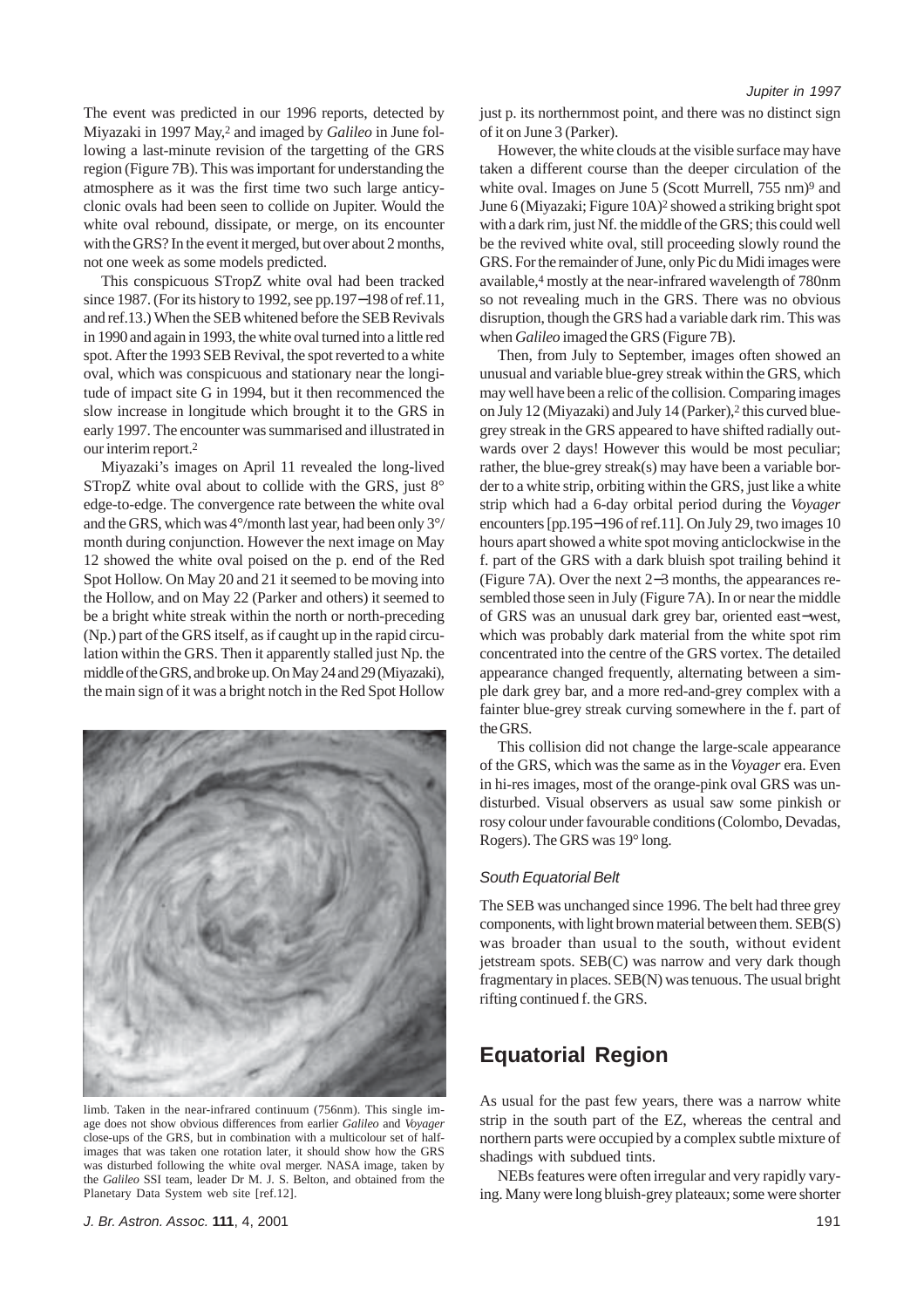projections, and some were very dark. There were many transient small spots, both dark and bright. White spots sometimes formed plumes at the f. ends of dark features. Stable dark projections were rare (Table 5). Rather, the shapes of the long dark features, and the patterns of small spots, changed radically over a few days.

For example, conspicuous dark bluish spots suddenly appeared or intensified, according to Miyazaki and/or Mettig, as follows: L1= 87 and 125 (July 20; both immediately f. bright plumes); L1= 350 (Aug.11); L1= 37 (Aug.16−29; no.2 in Table 5; remained very dark and compact with  $D L1 = -8^{\circ}/m$ th till early Oct., then reversed drift and changed form); L1= 322 (Sep.22; no.7 in Table 5; a very dark stable wedge in October, but absent in November). No factors to cause these changes could be seen.

Drifts were also diverse, and the pattern had changed since 1996. Drifts in System I were generally negative at L1 < 30 and positive at  $L1 > 40$ , with the new dark block (no.2) drifting to and fro in the middle. Table 5 lists only the more coherent features; many others were too inconstant to be listed.

# **North Tropical Region**

## *North Equatorial Belt*

In 1996 the NEB underwent a classical NEB expansion event, its north edge shifting to 21°N. Such events occur irregularly (the previous one was in 1993) and are typically followed by reddish colour and the appearance of dark 'barges' and white 'portholes' in the expanded north half [pp.118f of ref.11]. These sequels indeed appeared in 1997.

The NEB was broad, and rich reddish-brown overall − strikingly redder than the SEB. It was partially triple like the SEB,

| Table 4. Longitudes and drifts, 1997: southern hemisphere |  |
|-----------------------------------------------------------|--|
|-----------------------------------------------------------|--|

| 1997:          |                                        |       |                          |                   |                | 1996:          |       |                           | $O-O$           |
|----------------|----------------------------------------|-------|--------------------------|-------------------|----------------|----------------|-------|---------------------------|-----------------|
|                | No. Description                        | L2(O) | DL <sub>2</sub>          | Dates             | N              | No.            | L2(O) | DL <sub>2</sub>           | DL <sub>2</sub> |
| SPC            |                                        |       |                          |                   |                |                |       |                           |                 |
| $\mathbf{1}$   | Pinkish light spot SPBn                | 264   | $(-0 \text{ to } -16)$   | July 12-Oct 13    | 13             | $\overline{?}$ |       | 344 $(-27 \text{ to } 0)$ | $-6.0$          |
| <b>SSTC</b>    |                                        |       |                          |                   |                |                |       |                           |                 |
|                | Anticyclonic white ovals (AWO) at 41°S |       |                          |                   |                |                |       |                           |                 |
| $\overline{2}$ | AWO (bright)                           | 338   | $-27.5$                  | April 11-Aug 9    | 17#            | 10             | 330   | $-24$                     | $-26.3$         |
|                |                                        |       | $\Rightarrow -25.3$      | Aug 9-Nov 2       | 10#            |                |       |                           |                 |
| 3              | AWO (bright)                           | 42    | $-23.9$                  | May 22-July 22    | 7              | 3              | 20    | $-33; -21$                | $-25.3$         |
|                |                                        |       | $\Rightarrow -26.7$      | July 22-Nov 14    | 19#            |                |       |                           |                 |
| $4*$           | AWO (bright)                           | 66    | $-28.0$                  | June 6-Oct 24     | 21             | $\overline{4}$ | 42    | $-25$                     | $-25.1$         |
| 5              | AWO (tiny, new)                        | (86)  | $-26.1$                  | Aug 25-Nov 12     | 5              |                |       |                           |                 |
| 6              | <b>AWO</b>                             | 146   | $-28.0$                  | June $21 - Nov 3$ | 16             | 6              | 113   | $-21$                     | $-24.4$         |
| 7              | <b>AWO</b>                             | 163   | $-26.4$                  | July 12-Oct 17    | 10             | 7              | 150   | $-28$ ; $-24$             | $-26.0$         |
| 8              | AWO (at p. end dark SSTB)              | 183   | $-26.2$                  | July 11-Oct 25    | 14             | 8              | 187   | $-29; -24$                | $-27.4$         |
| 9              | F. end dark SSTB                       | 248   | $(-27.5)$                | May 31-Nov 13     | 19             |                |       |                           |                 |
| Average        |                                        |       | $-26.6$                  |                   | 10             |                |       |                           |                 |
| <b>STC</b>     |                                        |       |                          |                   |                |                |       |                           |                 |
|                | $10*$ AWO-BC                           | 59    | $-12.1$                  | May 15-Oct 24     | 30#            | <b>BC</b>      | 215   | $-11.2$                   | $-11.7$         |
| $11*$          | AWO-DE                                 | 76    | $-11.0$                  | May 15-Nov 12     | 32#            | DE             | 237   | $-12.0$                   | $-12.0$         |
| 12             | Dark red spot                          | 86    | $-12.5$                  | May 22-Oct 5      | 11             | 17             | 263   | (var.)                    | $-13.2$         |
|                | ('Morphing Spot'?)                     |       |                          |                   |                |                |       |                           |                 |
|                | 13* AWO-FA                             | 100   | $-11.9$                  | June $6-Nov$ 10   | 24#            | <b>FA</b>      | 275   | $-12.6$                   | $-13.1$         |
|                | 14* AWO (small)                        | 136   | $-16.5$                  | Aug 13-Oct 17     | 8              | ?19            | 291   | $-12.0$                   | $-11.6$         |
| 15             | F. end of main STB                     | 240   | $(-11)$                  | July 13-Oct 25    | 11             | .              | 358   | $-13.4$                   | $-8.8$          |
| Average        |                                        |       | $-12.5$                  |                   | $-6$           |                |       |                           |                 |
| <b>STropC</b>  |                                        |       |                          |                   |                |                |       |                           |                 |
|                | 16* Great Red Spot                     | 64    | $+0.7$                   | May 12-Nov 10     | 28#            | <b>GRS</b>     | 59    | $+1.0$                    | $+0.4$          |
|                | 17* White bay STropZ/SEBs              | 10    | $+7.1$                   | July 2-Sep 21     | 11#            |                |       |                           |                 |
| 18             | White spot in SEBZ(S)                  | 308   | $+3.8$                   | May 31-July 31    | 5              |                |       |                           |                 |
|                |                                        |       | $\Rightarrow$ $\pm 13.0$ | Aug 7-Nov 14      | 12#            |                |       |                           |                 |
| Average        |                                        |       | $+6.1$                   |                   | $\overline{4}$ |                |       |                           |                 |

The columns are as follows: *Number*; *Description*;

*L2(O)*, System II longitude at opposition on 1997 August 9 (for System III, add 9°);

*DL2*, System II drift in degrees per 30 days (for DL3, add +8.0°/month);

*Dates* of observation or drift measurement;

*N*, Number of rotations on which longitude was measured from images. (#: These spots were also measured, on a similar number of occasions, by visual transits by Mettig, and by some other visual observers.)

The remaining columns give data from the 1996 apparition, followed by *DL2 (O*−*O)*, the average drift rate between oppositions in 1996 and 1997. The lines marked *Average* give the average drift rate for each current, and the number of values from which it was derived.

\*Notes on individual objects:

No.4 Still visible to Nov 14 but apparently accelerating towards No.3. Between nos. 4 and 5 was a cyclonic white oval, passing ovals BC-DE-FA. No.9 SSTB splits or veers south into S<sup>3</sup>TB; p. end bright SSTZ sector; variable speed.

Nos.10−13 Ovals BC and DE changed speeds from October onwards and converged; see text. Oval FA then gradually accelerated, following DE. No.14 was observed with slower drift before August.

No.16 (GRS) was 2−3° f. the quoted track in June−July, probably because of the impact of the STropZ white oval (which is not listed).

No.17 A very bright bay tracked by Mettig; apparently a junior version of the one which had merged with the GRS. It was visible on images, but not measured from images as the SEBs was complicated here.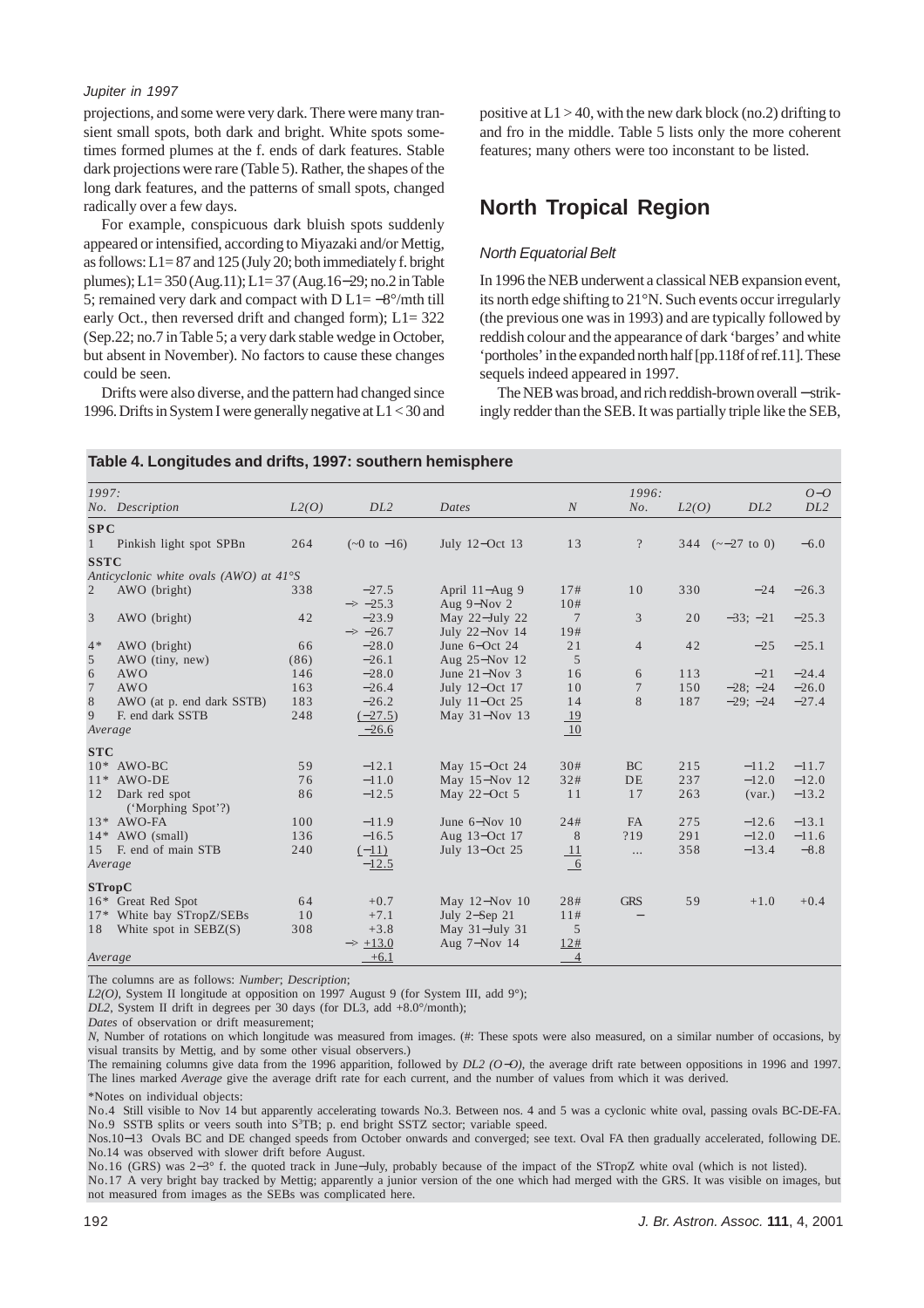| Table 5. Longitudes and drifts, 1997: Equatorial region |  |  |
|---------------------------------------------------------|--|--|
|                                                         |  |  |

| No.             | Description          | LI(O) | DL1                        | Dates            | $N_p$ , $N_v$ | <b>Notes</b>                                                                    |
|-----------------|----------------------|-------|----------------------------|------------------|---------------|---------------------------------------------------------------------------------|
|                 | N Equatorial Current |       |                            |                  |               |                                                                                 |
|                 | Dark proj.           | (20)  | (var.)<br>$(0 to -7)$      | Aug 13-Nov 13    | 15, 11        | Small dark proj., $\rightarrow$ F. end of large dark proj.<br>(with w.s. f. it) |
| 2               | Large dark proj.     | (38)  | (var.)                     | Aug 28-Oct 24    | 14, 13        | Appeared suddenly at end of August                                              |
| 3               | F. edge plateau      | (48)  | $+11$                      | Sep $8 - Nov 29$ | 13, 5         | F. edge of long dark proj. or plateau                                           |
| $\overline{4}$  | F. edge plateau      | 183   | $\frac{\text{(var.)}}{+6}$ | July $11$ –Sep 5 | 15, 1         | F. end of dark plateau, sometimes with plume                                    |
| 5               | Dark proj.           | (296) | $-12$                      | Aug $13-Nov$ 3   | 11, 10        | Dark proj. or f. edge thereof (with w.s. f. it)                                 |
| 6               | Dark proj.           | 320   | $-18$                      | Aug $4-Sep$ 19   | 7.10          | Dark proj. or plume                                                             |
| $7\phantom{.0}$ | V. dark proj.        | (322) | $\theta$                   | Sep 19–Oct 25    | 9, 5          | Wedge-shaped, very dark proj.                                                   |
| 8a              | Dark proj.           | 356   | $-17$                      | July 19-Aug 28   | 6, 8          |                                                                                 |
| 8b              | F. edge dark proj.   | (356) |                            | Sep $1$ -Oct 19  | 9, 6          | Same proj., changed shape                                                       |
| Average         |                      |       | $\frac{-4}{-4.9}$          |                  | $-4$          |                                                                                 |

N, Number of rotations on which longitudes was measured from images  $(N_p)$  and from transits by selected visual observers  $(N_v)$ . Proj., projection on NEBs; var., variable; w.s., white spot.

but the components were more fragmentary and the background reddish-brown colour was stronger. This colour was noted by several visual observers (Devadas, Heath, Rogers, Tatum) (Table 2) although other observers saw NEB and SEB as equally brown (Colombo, Foulkes). The NEB was clearly the reddest belt in tricolour CCD images, especially Akutsu's which seem to display colours most faithfully (Figure 3). The dark barges, which were very conspicuous visually as they were so dark, shared the reddish-brown colour of the belt according to images and some visual ob-

servers (Heath, Rogers).

16°N, and 'portholes' are anticyclonic white ovals at 19°N, both in the NEBn edge; arrays of them typically develop after a NEB expansion event [pp.118f of ref.11]. As predicted by the Director, a classical array of both types appeared in 1997. Some were visible in the earliest images from April−May, and they were very impressive by May 31. Although most of the barges were small, they were intensely dark and brown, and visual observers were struck by their intensity. In spring there were six barges and seven portholes; after two portholes

NEB(S) comprised the irregular string of dark blue-grey NEBs plateaux and projections. NEB(C) was a tenuous and incomplete brown line connecting some of the dark barges (and thus marking the canonical NEBn). NEB(N) was a narrow purplish (!) line marking the limit of the expanded belt. The space between the C and N components progressively faded during the apparition, initially following the longest barge, and then elsewhere, so that the NEB was gradually reverting to its normal width, leaving the N component as a narrow purplish 'N.Tropical в D Band' at 21°N. By late November, the expanded northern strip (19−20°N) had cleared completely, except that it still had a 'warm' tint, in contrast to the 'cold' tint at 22−23°N. These two nearly-white zones formed the reconstituted NTropZ, with the very tenuous N.Tropical Band Once again several visual observers (Foulkes, Graham, Rogers) saw the NTropZ as yellowish, even though it

> Figure 8. Four drawings which show the GRS with the ovals to S, and NEBn dark barge(s); also NTBs jetstream spots in two of the drawings.

**(A)** Aug.20, 13.31 UT, CM1 340, CM2 68 (Adachi).

**(B)** Aug.27, 23.10 UT, CM1 359, CM2 30 (Rogers). The NTropZ appeared yellowish-grey, possibly because the white zone was blurred with the yellowish-brown NEBn extension. This was made 1.5 hours after the planet was without visible satellites; the shadow of Europa is still on the EZ.

**(C)** Sep.1, 00.02 UT, CM1 100, CM2 93.5 (Bullen).

**(D)** Sep.4, 20.20 UT, CM1 79, CM2 50 (Heath).

*J. Br. Astron. Assoc.* **111**, 4, 2001

'Barges' are dark cyclonic oblongs at

*'Barges and portholes'*

at 21°N in the middle (Figure 6).

pression.

was almost white in images. Overlap of colour from the warm-tinted northern NEB may have contributed to this im-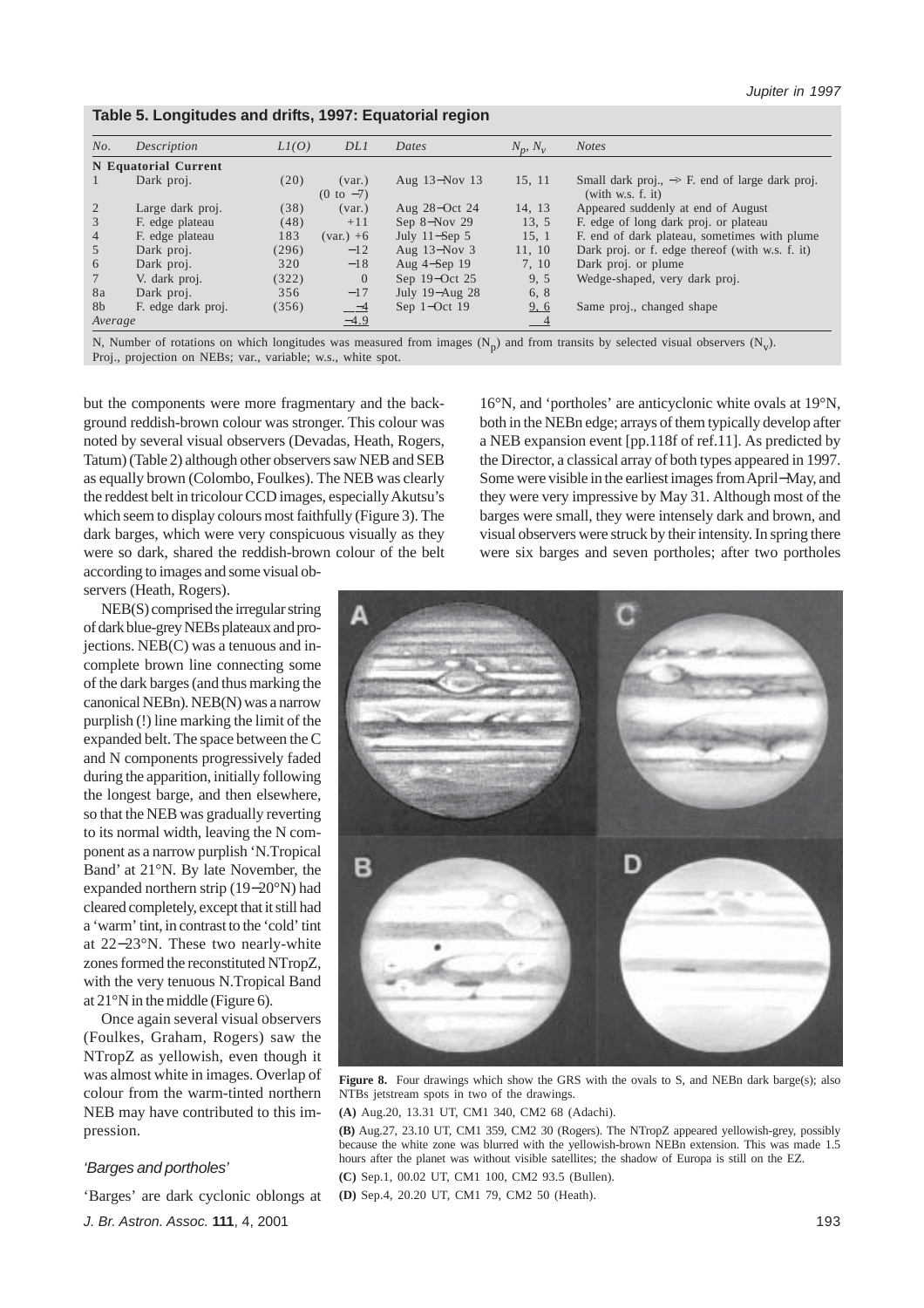## **Table 6. Longitudes and drifts, 1997: North Tropical region**

| No.            | Description  | L2(O) | DL2      | Dates               | $N_p$ , $N_v$ |
|----------------|--------------|-------|----------|---------------------|---------------|
| <b>NtropC</b>  |              |       |          |                     |               |
| $\mathbf{1}$   | $DS$ (small) | 352   | $-1.4$   | May $12$ –Oct 19    | 32, 28        |
| $\overline{2}$ | WS           | (17)  | $+1.6$   | May 12-June 9       | 7, 0          |
| $3*$           | <b>WS</b>    | (20)  | $(-5)$   | May $12$ -June 9    | 7, 0          |
| 3 <sub>b</sub> | <b>WS</b>    | 3     | $(-5)$   | June $25 - Nov$ 14  | 32, 18        |
| $4*$           | <b>DS</b>    | 38    | $-5.6$   | Apr 11-Nov 12       | 36, 28        |
| $\overline{5}$ | <b>WS</b>    | 86    | $-4.8$   | Apr $11 - Aug$ 9    | 18, 0         |
|                |              |       | $-1.7$   | Aug 13-Nov 10       | 13, 12        |
| $6*$           | VDS (small)  | 119   | $-11.8$  | May 28-Oct 14       | 16, 18        |
| $\overline{7}$ | <b>WS</b>    | 130   | $-10.5$  | June 11-Oct 17      | 20, 15        |
| 8              | <b>VDS</b>   | 157   | $-4.0$   | May 28-Sep 19       | 16, 22        |
|                |              |       | $-1.5$   | Sep $19-Nov$ 23     | 10, 9         |
| $\mathbf Q$    | <b>WS</b>    | 189   | $-0.6$   | June $21 -$ Sep $2$ | 10, 1         |
|                |              |       | $-4.4$   | Sep $2$ -Oct 25     | 7, 0          |
| 1 <sub>0</sub> | <b>WS</b>    | 218   | $-1.5$   | June $24$ –Oct 29   | 23, 18        |
| $11*$          | <b>DS</b>    | (226) | $-0.6$   | Aug $12$ –Nov $2$   | 17, 19        |
| $12*$          | VDS (small)  | 270   | $-2.4$   | May 31-Nov 22       | 27, 30        |
| $13*$          | <b>WS</b>    | 280   | $-2.1$   | May 31-Nov 22       | 28, 13        |
| $14*$          | VDS (small)  | 290   | $-1.2$   | May 31-Nov 22       | 28, 26        |
| 15             | DS (growing) | (318) | $(-5.0)$ | Sep $10 - Nov 2$    | 7, 3          |
| Average        |              |       | $-3.5$   |                     | <u>19</u>     |

The columns are as follows: *Number*.

*Description*: DS, dark spot ('barge') at 16°N; VDS, very dark 'barge'; WS, white spot ('porthole') at 19°N.

*L2(O)*: System II longitude at opposition on 1997 August 9.

*DL2*: System II drift in degrees per 30 days (for DL3, add +8.0°/ month). Most showed slight variations of a few deg./month. *Dates* of observation or drift measurement.

*Number of rotations* on which longitude was measured from images  $(N_p)$  including Pic du Midi images, and from transits by selected visual observers  $(N_v)$ . About half of the latter were by Mettig. \*Notes on individual spots:

Nos. 2 and 3 merged and move p. in June, forming No. 3b, whose drift varied  $-10 \Rightarrow -1 \Rightarrow -6$ .

No. 4 was the largest (12° long) and best-observed dark barge. It was first recorded on 1996 Oct 30 at  $L2 = 68$ .

No. 6 was gradually accelerating; became tiny in September, then disappeared.

No. 11 formed from two tiny spots present at L2 230 and 240 in July, and gradually intensified.

Nos. 12−14 formed a striking triplet, and were again observed on 1998 January 9 by Cuppens.

merged (Figure 3 of ref.2), and a new barge evolved from merger of two 'pinprick' dark spots, by the autumn there were seven barges and six portholes. After each merger, the new spot, whether dark or bright, moved faster for a few weeks. Four of the portholes had a barge 10° away, either p. or f. or (in one case) both p. and f. (Figure 6A). The latter triplet arrangement has been seen before (p.119 of ref.11), but the other barges and portholes did not show any tendency to arrange themselves as triplets. The largest and best-observed barge was no.4, just p. the longitude of the GRS, shown in many of the figures. It was 12° long, and conspicuous and dark in Earth-based images from April 11 to Dec.28 (Figure 6), at all wavelengths from red to blue. (It was still present in the 1998 apparition.)

Hubble Space Telescope images (e.g. Figure 4) did not show the barges prominently, but this was because they used near-infrared wavelengths. The NEB barges were not much darker than the NEB in near-infrared images, e.g. most of the images from the Pic du Midi<sup>4</sup> and by Scott Murrell.<sup>9</sup> More puzzling is the invisibility of the large barge no.4 in Figure 4; however it shows a small bright 'rift' draped around the position of the barge, so perhaps the barge was temporarily veiled

## **Table 7. NTBs jetstream spots**

| No.            | Description              | LI(O) | DL1     | Dates              | $N_{n}$ , $N_{n}$ |  |  |  |  |  |
|----------------|--------------------------|-------|---------|--------------------|-------------------|--|--|--|--|--|
|                | $NTC-C$                  |       |         |                    |                   |  |  |  |  |  |
|                | Small dark spots on NTBs |       |         |                    |                   |  |  |  |  |  |
|                | DS                       | 41    | $-62.2$ | May $2-Nov$ 12     | 25, 6             |  |  |  |  |  |
| 2              | DS                       | 85    | $-58.8$ | Apr 13-Nov 10      | 45, 24            |  |  |  |  |  |
| $3*$           | DS                       | (148) | $-63.6$ | July 1-July 29     | 10, 1             |  |  |  |  |  |
| $\overline{4}$ | DS                       | 181   | $-59.2$ | June $28 - Nov 14$ | 34, 14            |  |  |  |  |  |
| $5*$           | <b>DS</b>                | 241   | $-63.2$ | Apr $3-Nov$ 10     | 22, 6             |  |  |  |  |  |
| 6              | <b>DS</b>                | 297   | $-62.0$ | Apr 9-Nov 23       | 30, 14            |  |  |  |  |  |
| 7              | DS                       | 324   | $-61.0$ | Apr 9-Nov 3        | 25, 13            |  |  |  |  |  |
|                | Average                  |       | $-61.4$ |                    | 7                 |  |  |  |  |  |
|                | NTC-B                    |       |         |                    |                   |  |  |  |  |  |
|                | P. end of rift in NTB    |       | $+68$   | July 22–Nov 13     | $18. -$           |  |  |  |  |  |
| N              | $N \cdot$ as in Table 6  |       |         |                    |                   |  |  |  |  |  |

 $N_p$ ,  $N_v$ : as in Table 6.<br>\*No.3 reappeared in September, as observed three times by Tatum. \*No.5 was absent in May-June and in August.

by haze associated with the passage of this rift. It was also indistinct a few days later (Figure 3 of ref.2).

The drift rates of the barges and portholes were quite diverse, which presented a challenge in predicting their positions months in advance for the *Galileo*-E11 encounter.

Three of the white portholes were included, by chance, in *Galileo* imagery: one at the E4 encounter, one at G7 (no.5 in Table 4; ref.2), and one at E11. However, it seems that no barges were imaged, as the relevant longitudes could not be fitted into the targeting schedule.

# **North Temperate Region to North Polar Region**

## *NTBs jetstream outbreak*

On the NTBs edge were seven small, very dark bluish spots, constituing a typical NTBs jetstream outbreak, moving at −10° per *day* in System II (Table 7). They were first reported by Yuichi Iga (Japan) from measurements on Pic du Midi images,4,6 as well as in Japanese visual observations; some were later identified in Pic du Midi images from early April. They were well tracked by images, and also well observed visually by Lehman, Mettig, and Tatum. By June/July there were seven of these spots. Although they were so similar, they had slightly different appearances and speeds; in most cases their individual speeds remained absolutely constant throughout the apparition.

No.2 was the biggest and/or darkest. Nos.3 and 5 were long streaks rather than spots in their first month of existence, and each had 1−2 months of visibility alternating with 1−2 months of invisibility. Nos. 1,6, and 7 were typical spots; and no.4, the last to appear in early July, became diffuse in September but was very dark again in October. These spots were sometimes exceptionally large and dark when alongside NEBn 'portholes', but were unaffected when passing lighter sectors of NTB.

These spots were analysed by Iga<sup>6</sup> who determined mean  $D L1 = -60.0^{\circ}/m$ th, mean period 9h 49m 9.5s. Our own chart, using mostly the same data, gives mean  $D L1 = -61.4^{\circ}/m$ th, mean period 9h 49m 7.6s (Table 7). This is almost exactly the same speed as the NTBs spots have shown in most years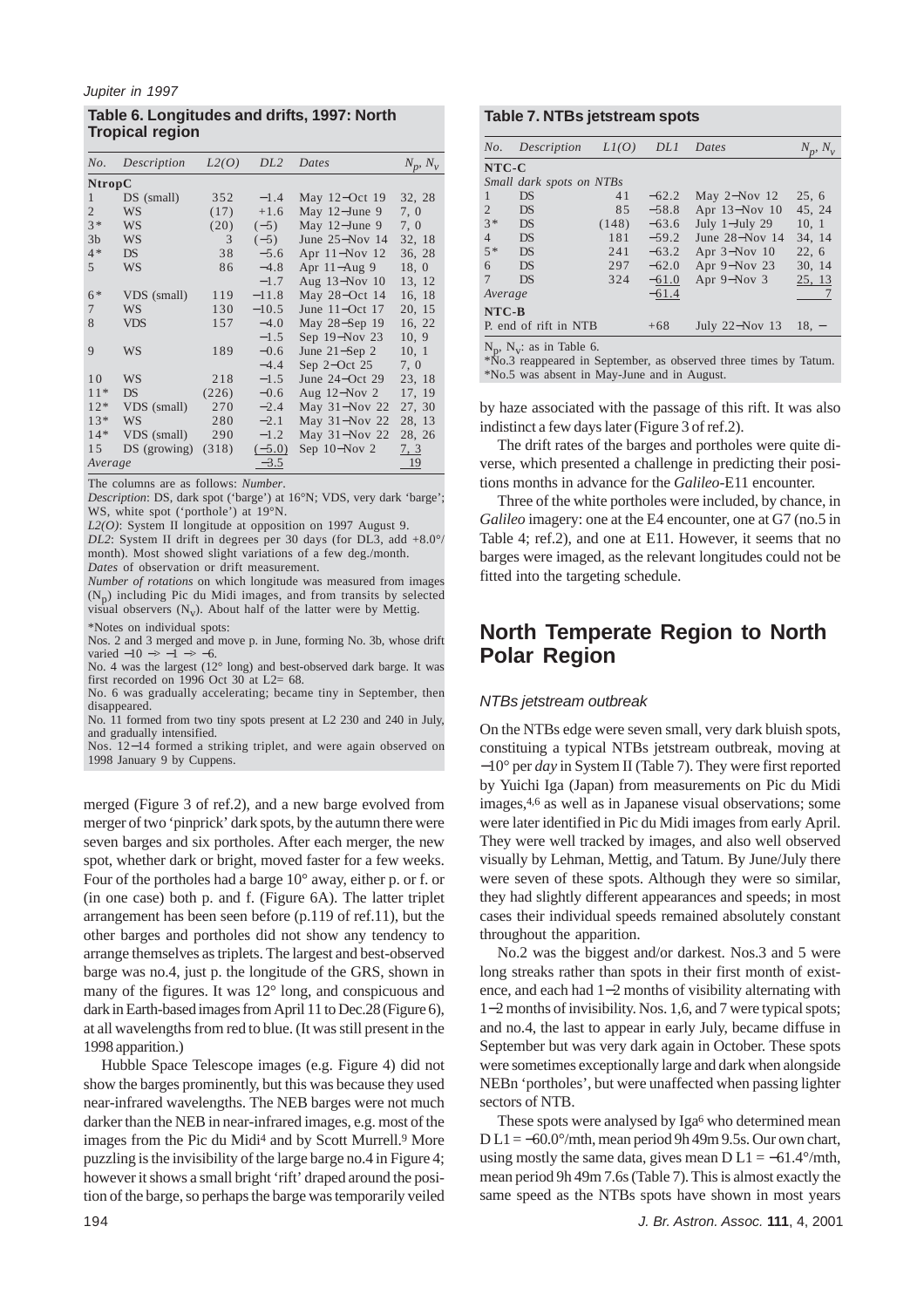since 1991, typical of the NTC-C. The constancy both of the mean speed and of the individual spot speeds are remarkable since the NTC-C does not represent the full speed of the NTBs jetstream [chapter 7.4 of ref.11].

Some hi-res images showed the jetstream spots as detached from the NTBs edge. This apparent NTBs edge was slightly further north than usual, and some images showed a faint yellowish-brown fringe which represented the canonical NTBs edge, alongside the much darker grey belt.

### *North Temperate Belt*

The NTB was a solid, very dark, grey belt at most longitudes. However there was a rather faint sector of NTB, initially noted from May to mid-July lying alongside the N. Temperate Disturbance (NTD; see below;  $DL2~+19^{\circ}/mth$ ,  $=$  NTC-A). But from mid-July onwards it detached from the NTD and moved much faster (D L1 =  $+68^{\circ}/m$ th, DL2 =  $-161^{\circ}/m$ th, = NTC-B). This faint sector or rift varied from ~4° to >50° long. It often appeared as an oblique (Sp.−>Nf.) rift in the NTB, probably similar to the cyclonic turbulent rifts in the NEB which also move at speeds intermediate between Systems I and II. Historically it is typical for NTC-B features like this to appear following NTC-C spot outbreaks (chapter 7.4 of ref.11).

## *North Temperate Disturbance and North Temperate Zone*

The North Temperate Disturbance (NTD) was a sector starting at L2 ~ 65−90, in which the darkest 'belt' was not the NTB but a variable oblique streak spanning the NTZ. (See pp.103−104 of ref.11 for a description of NTD's, especially of the previous NTD of 1988−1992; this resembled the present one in many details, including the appearance of bright cyclonic ovals and a Little Red Spot in the NTZ flanking it.) The NTD developed from a darkened sector of NTZ that was recorded in 1996, first with a distinct NTB(N) and then with general shading. When the *Galileo* G7 images were taken in early April, 1997, the NTB was still very prominent and dark along here (Miyazaki and Pic du Midi images) − but the G7 images showed that something was odd, because the NTB seemed very diffuse except for an intensely dark narrow straight line along the middle of it.2 Then in 1997 May−June this had become a classic NTD, i.e. a great dark belt segment spanning the canonical NTZ, while the NTB proper was rather faint. But it evolved rapidly. In mid-July the main feature was a very narrow, orange-brown, oblique band trending northwards through lightly shaded NTZ. In late July only a short streak was left, with NTB and NNTB restored intact alongside it. This well-defined dark grey streak (NTC-A nos. 1−2 in Table 8), 16−20° long, was at 29°N. so it was a normal NTB(N) streak; it persisted till October then faded.

One or more bright white ovals were sometimes imaged just p. or f. the p. end of the NTD, but they were short-lived; no.6 was one longer-lived one which survived. Although they appeared to be in NTZ, their latitude is typical of the NTB so they were actually cyclonic (Table 9). True NTZ anticyclonic white ovals are rare.

An even more remarkable spot (no.7) also appeared near the p. end of the NTD. It was a Little Red Spot prograding on NNTBs, which developed from a diffuse reddish cloud in the NTZ in May, which probably developed from interaction between two reddish clouds shown in the HST image *circa* May 4 (Figure 4). These two clouds were at  $L2 = 34$ , on NTBn so probably retrograding, and  $L2 = 47$ , on NNTBs so probably prograding; the NTZ reddish cloud was imaged at  $L2 = 39$  on May 12-24, when it seemed to diffusely overlie both NTZ and NNTB (Figure 3A of ref.2). The LRS as imaged from May 31 onwards was orange-grey and became, more and more, a compact oval embedded in NNTBs, with gradual acceleration (Figure 3C of ref.2). However the 'NNTBs' was further south than usual so the spot was well within the canonical NTZ. It was bright in methane images, remarkably so given its small size (see Appendix). Its drift of −26°/mth was almost unprecedented, except for NNTBs dark spots in 1942−1945 and 1989 [pp.97−98 of ref.11]. Probably these were all dark anticyclonic spots only partially entrained by the prograding NNTBs jetstream. (There was no detectable activity on the NNTBs jetstream itself this year, except in *Galileo* images.)



Figure 9. The triple transit on Sep.21. From left to right, transiting across the EZ, are the shadow of II (moving fastest), the dark disk of III (northerly, appearing smaller, presumably because only parts of it are very dark), and the shadow of IV. Also note the GRS, with white ovals south of it. **(A,** *left***)** Sep.21, 19.25 UT, CM1 210, CM2 52 (Ebdon).

**(B,** *centre***)** Sep.21, 19.34 UT, CM1 215.5, CM2 57.5 (McKim); II is on p. limb at end of its transit.

**(C,** *right***)** Sep.21, 20.39 UT, CM1 255, CM2 97 (Nikolai).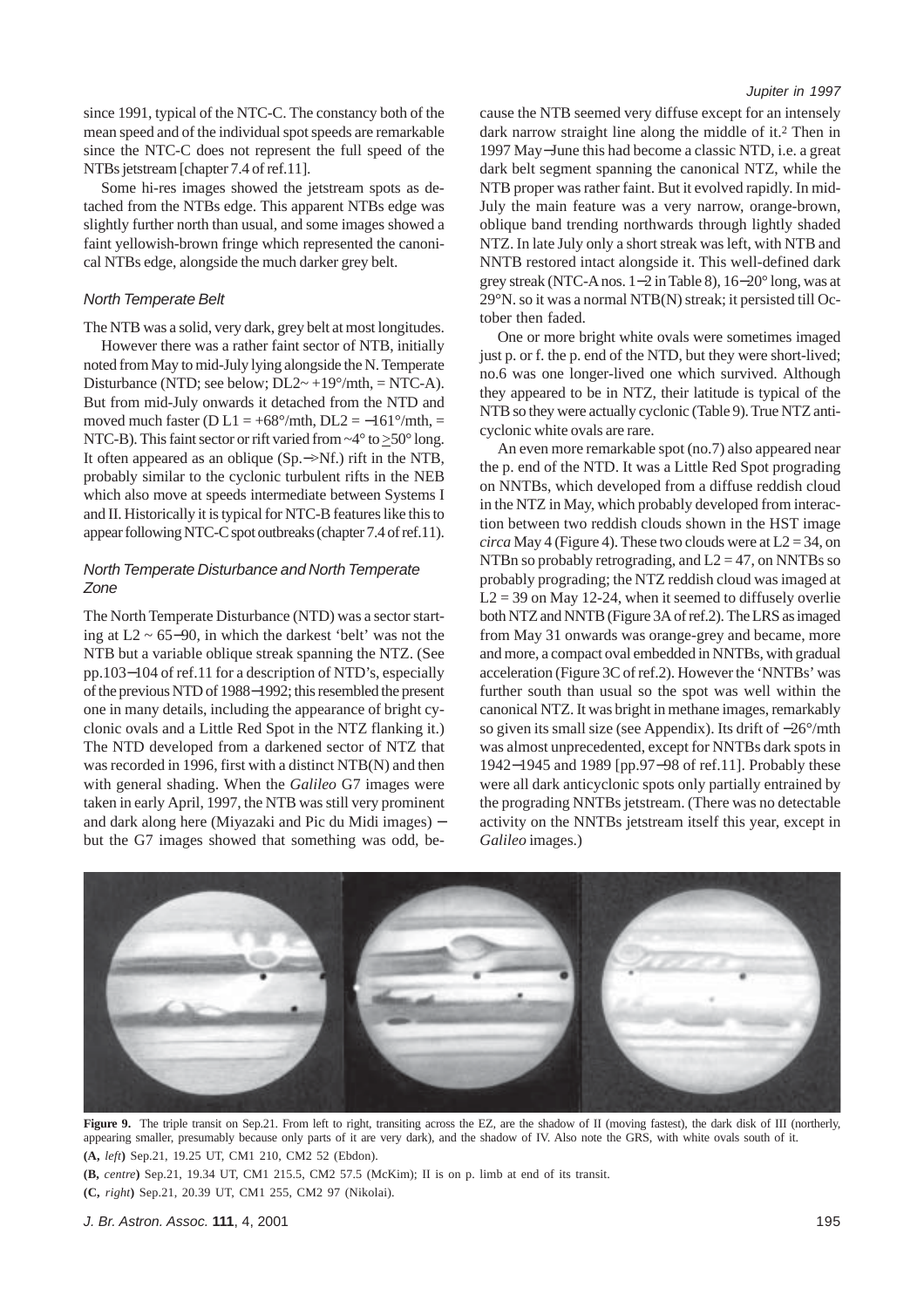| Table 8. Longitudes and drifts, 1997: Northern hemisphere |  |  |
|-----------------------------------------------------------|--|--|
|-----------------------------------------------------------|--|--|

|                | No. Description                       | L2(O) | DL <sub>2</sub>    | Dates              | $\boldsymbol{N}$ |
|----------------|---------------------------------------|-------|--------------------|--------------------|------------------|
| NTC-A          |                                       |       |                    |                    |                  |
| $1 *$          | P. end of NTD                         | 93    | $(+5)$             | May $15 - July 25$ | 7                |
|                | then of grey streak in NTZ            | 90    | $+12$              | Aug 6-Oct 17       | 7#               |
| 2              | F. end of grey streak in NTZ          | 106   | $+13$              | Aug 6-Oct 17       | 6#               |
| 3              | W.s. in NTZ (v.bright)                | 194   | $+15.5$            | July 13-Oct 25     | 1.5#             |
| $\overline{4}$ | W.s. in NTZ (at p. end of shading)226 |       | $+14.5$            | July 16-Oct 25     | 1.3#             |
| 5              | W.s. in NTZ                           | (249) | $+11$              | Aug $31$ –Oct 6    | 7#               |
| 6              | W.s. in NTZ                           | 68    | $+12.5$            | July 20-Oct 17     | 8#               |
| Average        |                                       |       | $+13.1$            |                    | $-6$             |
|                | Little red spot on NNTBs              | 348   | $-25.6$            | July $12$ –Oct 6   | 13               |
|                | NNTC $\&$ N <sup>3</sup> TC           |       |                    |                    |                  |
| 8              | Whitish oval on NNTBn                 | 152   | $+3.7$             | June 21-Nov 23 18# |                  |
| $9 *$          | Whitish oval                          |       | $67$ (var, $-10$ ) | May 15-Nov 10      | 26               |
| 10             | White oval in NPR                     | 309   | $-13$              | July 26-Oct 19     | 12               |
| 11             | Orangey oval in NPR                   | 29    | $-20$              | July 14-Sep 12     | 8                |

Columns and annotations are as in Table 4 (Southern hemisphere). See text and Table 9 for more details of these spots.

\*These features were tracked since 1996:

No.1: P. end of dark NTB(N): 1996, L2(O) 254, DL2 +16; DL2(O-O)= +12.2. No.9: Little Red Spot: 1996, L2(O) 186, DL2 −10; DL2(O−O)= −8.9.

The NTZ, apart from the NTD, was bright white at most other longitudes through most of the apparition. However there was a cluster of two or three small transient dark spots at L2 ~ 220−270 (July), 270−290 (Sep.) (not listed in the table but moving with the NTC; one of them was orange-brown). In September the sector containing these spots showed increasing patchy shading − grey veils flanked by bright but cyclonic white ovals like those near the NTD (NTC-A nos.3,4,5 in Table 8).

#### *Other northern spots*

The various ovals in the northern hemisphere in 1997 were of considerable interest, in respect of (i) their colours in visible light and their reflectivity in methane images (see Appendix); (ii) their drifts and latitudes; (iii) their appearance in *Galileo* images during the G7 encounter in 1997 April (Figure 2 of ref.2). They are listed in Tables 8 and 9.

In addition to the North Tropical and Temperate ovals just described, the well-defined ovals were as follows.

|  | Table 9. Bright ovals and dark barges, 1997 |  |  |  |
|--|---------------------------------------------|--|--|--|
|--|---------------------------------------------|--|--|--|

−No.8: Small white oval north of NNTB, not visible in methane, moving with the normal NNTC; its latitude is cyclonic.

−No.9: NNTZ Little Red Spot, bright in methane. Evidently it is the one tracked since 1995, which we called LRS-1 in 1996; it was prograding then but slipped behind by >20° during solar conjunction, according to infrared data from Dr Glenn Orton (pers. com.). It was targeted for the *Galileo* G7 images in 1997 April and just half of it was imaged, after its changes in drift.2 It had a steady prograding motion of  $DL2 = -12^{\circ}/m$ th which was typical of the N3TC, not the NNTC; but then it had another hiatus in September, slipping 8° behind its previous track. Evidently it was one of those NNTZ features influenced by the  $N<sup>3</sup>TC$ , but to a variable extent. It was dark reddish in images in May, but in Miyazaki's images from July onwards, it was merely creamy or white, not reddish – though it remained methanebright as before. (Parker's more enhanced images still showed some colour; Figures 5 and 10.)

−No.10: Small white oval north of NNTB, just visible in methane though never red, moving like no.9 in the same lati-

tude.

−No.11: In contrast, 35° preceding no.9, there was another oval which was reddish but not methane-bright (Figure 5). This was slightly further north, in a cyclonic latitude.

The correlation or otherwise between colours in visible light and brightness in methane images is discussed in the Appendix. Initially there seemed to be surprisingly little correlation. But when latitudes were established, it turned out that some of these white or red ovals were (unusually) in canonically cyclonic latitudes, and therefore were cyclones. These cyclonic ovals were not methane-bright, regardless of how white or red they were. White or reddish ovals are more usually anticyclonic, and these included all the methane-bright ones, especially any anticyclonic ovals which were or had been reddish.

The correlation between drifts and latitudes also accords

| Name          | Apparent<br>position | Lat.<br>$\beta''$ | Domain      | Sense          | DL <sub>2</sub> | Current       | Redness                  | Methane<br>brightness    |
|---------------|----------------------|-------------------|-------------|----------------|-----------------|---------------|--------------------------|--------------------------|
|               | <b>SPR</b>           | $-60.1$           | <b>SPR</b>  | $\overline{A}$ | $-8$            | <b>SPC</b>    | $+$                      | $\lceil nr \rceil$       |
| AWOs          | <b>SSTB</b>          | $-40.8$           | <b>SSTZ</b> | $\mathbf{A}$   | $-27$           | <b>SSTC</b>   | $\qquad \qquad -$        | $\lceil nr \rceil$       |
| BC, DE, FA    | <b>STBs</b>          | $-33.5$           | <b>STZ</b>  | $\mathbf{A}$   | $-12$           | <b>STC</b>    | $\qquad \qquad -$        | $++$                     |
| Morphing spot | <b>STB</b>           | $(-31)$           | <b>STB</b>  | C              | $-12.5$         | <b>STC</b>    | $++$                     | $\overline{\phantom{0}}$ |
| <b>GRS</b>    | <b>SEBs</b>          | $-22.6$           | STropZ      | A              | $+0.7$          | <b>STropC</b> | $++$                     | $+++$                    |
| Dark barges   | <b>NEB</b>           | $+15.9$           | <b>NEB</b>  | $\mathcal{C}$  | $-3.5$          | NTropC        | $+$                      |                          |
| Portholes     | NEBn                 | $+18.9$           | NTropZ      | A              | $-3.5$          | NTropC        | $\overline{\phantom{0}}$ |                          |
| $Nos.3-6$     | <b>NTZ</b>           | $+29.5$           | <b>NTB</b>  | $\mathcal{C}$  | $+13$           | NTC-A         |                          |                          |
| $No.7$ (LRS)  | <b>NNTBs</b>         | $+34.3$           | <b>NTZ</b>  | A              | $-26$           |               | $++$                     | $^{+}$                   |
| No.8          | <b>NNTBn</b>         | $+38.4$           | <b>NNTB</b> | C              | $+4$            | <b>NNTC</b>   |                          |                          |
| No.9          | NNTZ/NPR             | $+42.0$           | <b>NNTZ</b> | A              | $-10$           | NNTC/         | $(\pm)$                  | $++$                     |
| (former LRS)  |                      |                   |             |                |                 | $N^3TC$       |                          |                          |
| No.10         | NNTZ/NPR             | $+42.0$           | <b>NNTZ</b> | $\mathbf{A}$   | $-13$           | $N^3TC$       |                          | $(+)$                    |
| No.11         | <b>NPR</b>           | $+44.5$           | $N^3TB$     | $\mathcal{C}$  | $-20$           | $N^3TC$       | $+$                      |                          |

All these were light ovals (red or white), except for the dark red 'morphing spot' and the 'barges'. The zenographic latitude (ß″) determines in which domain the spot lies, and so whether it is anticyclonic (A) or cyclonic (C). The observed drift rates in degrees per month are typical of the normal currents for the domains. [nr], not resolvable.

with previous records, in spite of the great variety of drifts. Most spots adhered to the normal drifts for their domain (NTC-A, NNTC, N3TC), except for fastermoving spots in the NTZ and NNTZ as described above, which also have historical precedents.11

The *Galileo* G7 imaging in 1997 April was targeted to the North Temperate region (L2 ~ 106), and it included an excellent sample of interesting spots.2 They included a NEBn 'porthole'; part of the North Temperate Disturbance; a pair of NNTBs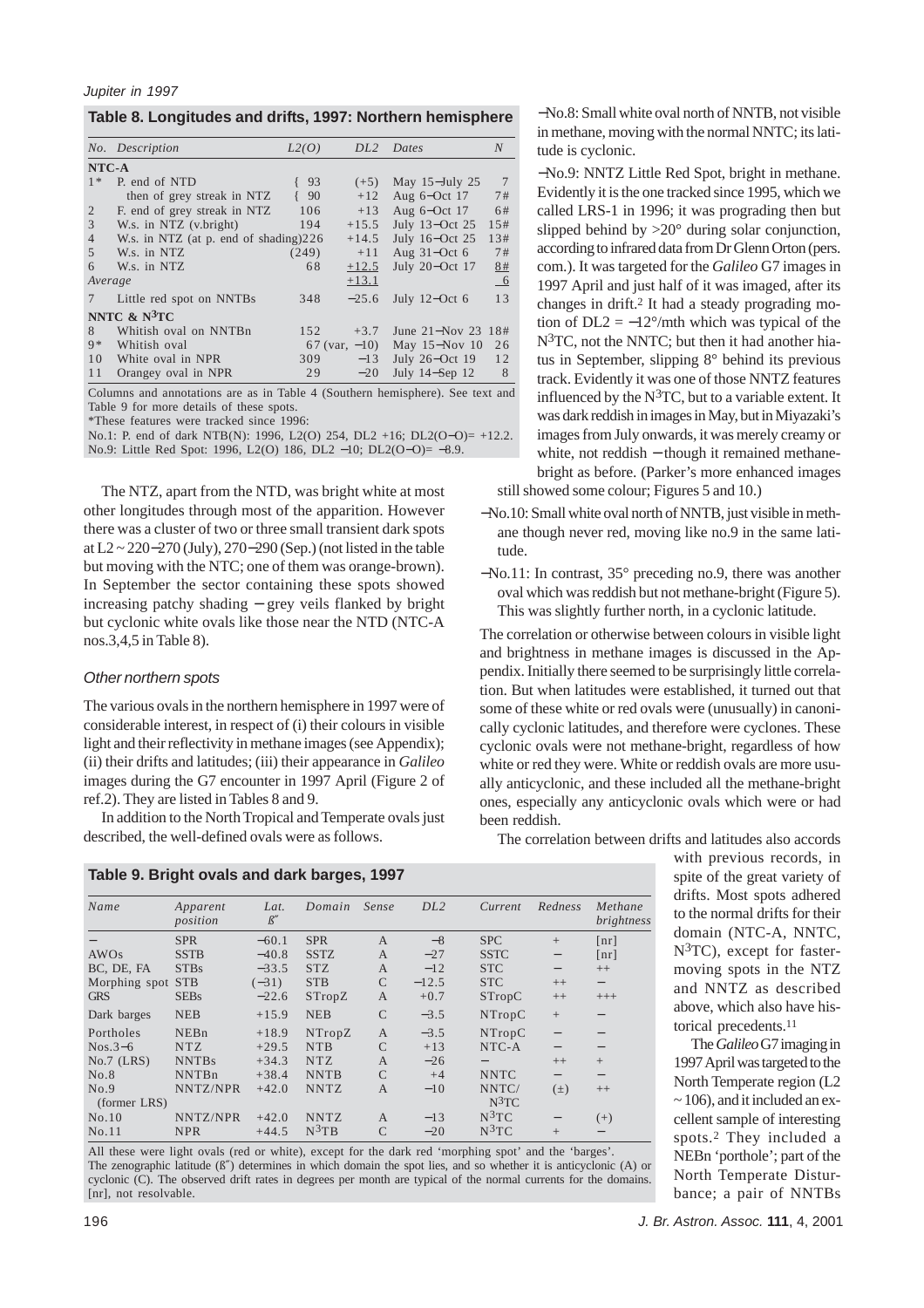jetstream spots (light reddish anticyclonic ovals, also bright in methane, but too small to be recorded in our images); part of the NNTZ LRS; as well as other characteristic spots of these latitudes.

#### *N.N.Temperate Belt to North Polar Region*

NNTB was a solid, fairly narrow, dark belt at most longitudes, with intensity varying from moderate to very dark grey; however latitudes indicate that it actually lay across the canonical NNTBs latitude.

Further north, at most longitudes there were no distinct zones or belts, though there were many short faint sectors, and some small very dark flecks. There were several welldefined bright ovals, and innumerable smaller fainter spots in the highest-resolution images.

There was some correspondence about 'high latitude mottling' shown in images of the north polar region, first in high-quality CCD images by Brian Colville of Canada. The dark patches were most conspicuous in near-infrared images, and as such images had not often been taken before the last few years, it is not clear if these features are unusual. The ALPO web site gives more details.7 Possibly the north polar region was entering one of its episodes when more detail is visible, perhaps because the haze is thinner.

**Address:** 10 The Woodlands, Linton, Cambs. CB1 6UF. [JR@mole.bio.cam.ac.uk]

# **References**

- 1 Rogers J. H. & Foulkes M., 'Jupiter in 1996', *J. Brit. Astron. Assoc.,* **111**(2), 67 (2001)
- 2 Rogers J. H., interim report, *J. Brit. Astron. Assoc.,* **107**(6), 333− 335 (1997)
- 3 Karkoschka E. & Murrell S., *Sky & Telesc.,* **95**(5), 106 (1998 May)
- 4 Lecacheux J. *et al.* (Observatoire du Pic du Midi), http:// megasn.obspm.fr/gll\_pdm.html
- 5 Mettig H-J., http://www.t-online.de/home/h.j.mettig/
- 6 Iga Y. *et al.* (ALPO-Japan), http://www.kk-system.co.jp/Alpo/ Intro\_Jupiter.htm
- 7 Hill R. (Association of Lunar and Planetary Observers), http:// www.lpl.arizona.edu/alpo
- 8 Richards T. J. (Astronomical Society of Victoria, Australia), http:/ /www.qsr.com.au/User-Pages/Tom.html
- 9 Beebe R. (International Jupiter Watch, Atmospheres), http:// atmos.nmsu.edu/ijw/ijw.html
- 10 Olivarez J., *J. Assoc. Lunar Planet. Obs,.* **40**(3), 129−133 (1998)
- 1 1 Rogers J. H., *The Giant Planet Jupiter,* Cambridge University Press, 1995
- 1 2 NASA, http:///www-pdsimage.jpl.nasa.gov/cgi-bin/Nav/GLL\_search.pl 13 Rogers J. H. & Foulkes M., 'Jupiter in 1991/92', *J. Brit. Astron.*
- *Assoc.,* **104**(4), 167−178 (1994) 14 Rogers J., interim report, *J. Brit. Astron. Assoc.,* **105**(3), 109−111
- (1995) 1 5 Minton R. B., *Commun. Lunar & Plan. Lab.* 9 (no.176), 339−351  $(1972)$
- 1 6 West R. A. *et al., J. Geophys. Res.,* **86**(A10), 8783−8792 (1981)
- 17 McDonald G. D. *et al*., *Icarus,* **99**, 131−142 (1992)
- 1 8 Moreno F. *et al.*, *J. Geophys. Res.,* **98**(E10), 18837−18845 (1993)
- 19 Hubble Space Telescope images taken in 1994 July during comet impact week. Examples in:
	- Space Telescope Science Institute, http://oposite.stsci.edu/pubinfo/ index.html

Rogers J. H., Miyazaki I. & Limaye S. S., *J. Brit. Astron. Assoc.,* **106**(3), 151−154 (1996)

# *Appendix*

# **Methane band images of Jupiter, 1995**−**1997**

## **John Rogers, Michael Foulkes & Isao Miyazaki**

At the near-infrared wavelength of 0.89µm, a strong methane absorption band allows images to reveal the heights of the uppermost clouds and hazes in Jupiter's atmosphere [chapter 4 of ref.11]. Methane is uniformly distributed in Jupiter's atmosphere, so the planet is very dark in this waveband; but high-altitude clouds and hazes, lying above much of the methane, appear brighter. Since early studies at the University of Arizona,<sup>15</sup> it has been known that the major methane-bright features of the atmosphere are the polar hoods, the major zones (especially when coloured reddish), and anticyclonic ovals.

Recent advances in CCD technology have enabled advanced amateurs to take useful images in this waveband. Isao Miyazaki routinely takes methane-band images, along with his visible-light images. He uses a filter centred at 893nm with a width of 5nm, and exposures are typically 90 seconds. After some preliminary images in 1994, before and during the comet crash,14 he began taking them regularly in 1995.

This report summarises what has been revealed by Miyazaki's methane-band images in 1995, 1996, and 1997. (Images from 1998 have shown the same patterns as in 1997). Typical 1997 images are in Figure 10. The galilean satellites all appear very bright because they are not subject to methane absorption. Here we discuss the major high-altitude cloud features that are visible: the polar hoods, the major zones, and some anticyclonic ovals.

#### *Polar hoods*

The brightest features are the hazes or 'hoods' that lie over both poles. The north polar hood is diffuse, but the south polar hood is brighter and has a sharper edge. Both hoods show some limbbrightening, especially the northern hood, consistent with their high altitude. These high-altitude hazes may be produced by some reactions involving the downward flux of auroral particles, <sup>16,17</sup> and their asymmetry could be due to the asymmetry of the jovian magnetic field, in that the northern auroral zone is offset from the rotational pole, whereas the southern auroral zone is more centred on the pole and so produces a more well-defined hood.

When first studied, at the University of Arizona in 1968-1972, the methane-bright South Polar Hood extended down to 68-70°S  $(4-5\%$  of the planet's polar diameter).<sup>15</sup> The latitude of the apparent edge varied slightly, along with the tilt of the planet, such that the apparent width of the hood was constant, and this still seems to be the case. However, more recent images show the methanebright hood extending down to 65°S (6% diameter) in 199218 and 1994 [images by Miyazaki and Hubble Space Telescope]19; and to 63°S (7% diameter) in 1995-1997 [this report].

The south polar hood can also be detected in the best visible-light images, though only in blue or violet light until the advent of digital unsharp-masking. In 1968-1972, the methane-bright hood and the visible hood coincided, extending down to ~69°S, and the visible